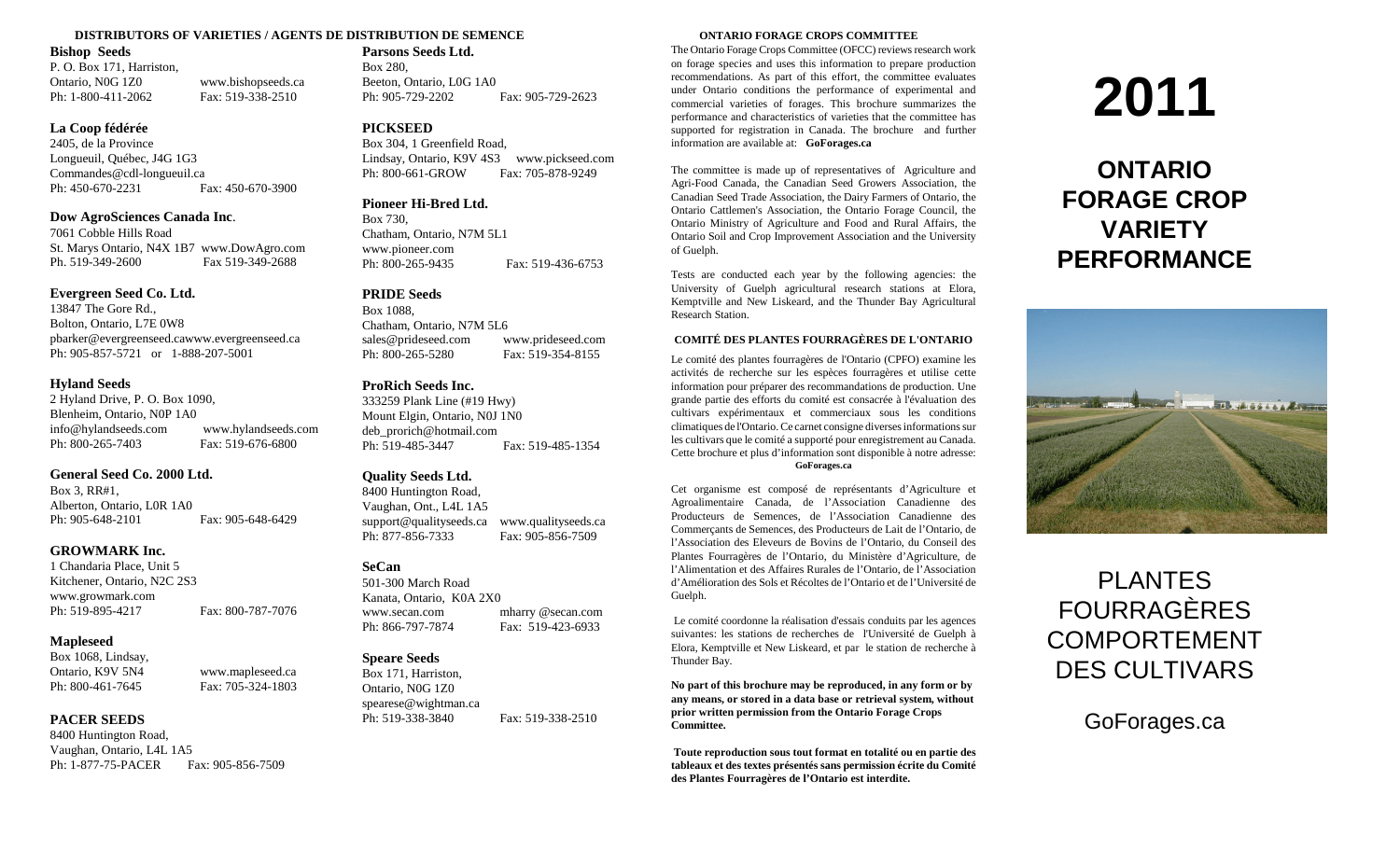## **ALFALFA/LUZERNE**

|                                   | Indice de rendement composé | Composite Yield Index<br>% of mean/de la moyenne<br>Harvest Year<br>Année de récolte | 1,2                      |                        | Pest Reaction <sup>3</sup><br>Résistance aux ravageurs |                        |                |                                    | Year<br>Supported<br>by OFCC<br>Année<br>soutenu par<br>le CPFO |
|-----------------------------------|-----------------------------|--------------------------------------------------------------------------------------|--------------------------|------------------------|--------------------------------------------------------|------------------------|----------------|------------------------------------|-----------------------------------------------------------------|
| Cultivar                          | 1                           | $2+$                                                                                 | $3 & 4^4$                | <b>BW</b>              | <b>VW</b>                                              | <b>PRR</b>             | PLH            | Distributor/Distributeur           |                                                                 |
| <b>AC</b> Brador                  | 99                          | 102                                                                                  | 100                      | <b>HR</b>              | <b>HR</b>                                              | $\overline{R}$         | $\overline{S}$ | Parsons Seeds Ltd., Evergreen Seed | 2003                                                            |
| Ascend                            | 104                         | 106                                                                                  | 109                      | <b>HR</b>              | <b>HR</b>                                              | HR                     | S              | La Coop fédérée                    | 2001                                                            |
| Concept                           | 102                         | 102                                                                                  | 106                      | <b>HR</b>              | <b>HR</b>                                              | HR                     | ${\bf S}$      | Parsons Seeds Ltd., Evergreen Seed | 2004                                                            |
| Dakota                            | 103                         | 104                                                                                  | $\blacksquare$           | $\mathbf R$            | MR                                                     | <b>HR</b>              | S              | General Seed Co. 2000 Ltd.         | 2006                                                            |
| <b>ELEVATE</b>                    | 105                         | 101                                                                                  | 99                       | <b>HR</b>              | <b>HR</b>                                              | <b>HR</b>              | S              | General Seed Co. 2000 Ltd.         | 2007                                                            |
| Evermore                          | 104                         | 106                                                                                  | $\blacksquare$           | <b>HR</b>              | HR                                                     | <b>HR</b>              | S              | ProRich Seeds Inc.                 | 2009                                                            |
| <b>FORCE</b>                      | 105                         | 102                                                                                  | 106                      | <b>HR</b>              | HR                                                     | <b>HR</b>              | S              | General Seed Co. 2000 Ltd.         | 2007                                                            |
| Foremost                          | 101                         | 102                                                                                  | 103                      | <b>HR</b>              | HR                                                     | <b>HR</b>              | S              | ProRich Seeds Inc.                 | 2010                                                            |
| FSG400LH                          | 99                          | 101                                                                                  | $\overline{\phantom{a}}$ | <b>HR</b>              | HR                                                     | <b>HR</b>              | <b>HR</b>      | Quality Seeds Ltd.                 | 2009                                                            |
| Genoa                             | 105                         | 103                                                                                  | 102                      | <b>HR</b>              | <b>HR</b>                                              | <b>HR</b>              | S              | Mapleseed                          | 2004                                                            |
| HybriForce-4000                   | 101                         | 100                                                                                  | 99                       | <b>HR</b>              | ${\bf R}$                                              | <b>HR</b>              | S              | <b>Speare Seeds</b>                | 2003                                                            |
| Leader                            | $\overline{\phantom{a}}$    | $\blacksquare$                                                                       | $\overline{\phantom{a}}$ | <b>HR</b>              | <b>HR</b>                                              | <b>HR</b>              | S              | <b>PICKSEED</b>                    | 2007                                                            |
| Lexus                             | 99                          | 103                                                                                  | 103                      | HR                     | HR                                                     | <b>HR</b>              | ${\bf S}$      | Evergreen Seed                     | 2009                                                            |
| <b>MACON</b>                      | 102                         | 104                                                                                  | 106                      | <b>HR</b>              | <b>HR</b>                                              | HR                     | S              | Quality Seeds Ltd.                 | 2002                                                            |
| Magnum VI-Wet                     | 106                         | $\overline{\phantom{a}}$                                                             | $\overline{\phantom{a}}$ | <b>HR</b>              | <b>HR</b>                                              | <b>HR</b>              | ${\bf S}$      | La Coop fédérée                    | 2008                                                            |
| Magnum 3801 Wet                   | 100                         | 105                                                                                  | 101                      | <b>HR</b>              | $\mathbf R$                                            | <b>HR</b>              | ${\bf S}$      | <b>Speare Seeds</b>                | 2001                                                            |
| Marquis                           | 101                         | 101                                                                                  | 102                      | <b>HR</b>              | $\mathbb{R}$                                           | <b>HR</b>              | S              | PACER SEEDS, Evergreen Seed Ltd.   | 2004                                                            |
| <b>MARVEL</b>                     | $\overline{a}$              | 108                                                                                  | $\blacksquare$           | <b>HR</b>              | HR                                                     | <b>HR</b>              | ${\bf S}$      | <b>PACER SEEDS</b>                 | 2009                                                            |
| <b>OAC SUPERIOR</b>               | 102                         | 102                                                                                  | 107                      | ${\bf R}$              | ${\bf R}$                                              | <b>MR</b>              | ${\bf S}$      | <b>Speare Seeds</b>                | 2009                                                            |
| Perfect                           | 103                         | 100                                                                                  | $\overline{\phantom{a}}$ | <b>HR</b>              | <b>HR</b>                                              | <b>HR</b>              | S              | <b>PRIDE Seeds</b>                 | 2004                                                            |
| Prolific II                       | $\blacksquare$              | $\bar{\phantom{a}}$                                                                  | $\overline{\phantom{a}}$ | <b>HR</b>              | <b>HR</b>                                              | HR                     | S              | <b>Hyland Seeds</b>                | 2010                                                            |
| QWEST                             | 102                         | 100                                                                                  | $\overline{\phantom{a}}$ | <b>HR</b>              | <b>HR</b>                                              | <b>HR</b>              | ${\bf S}$      | General Seed Co. 2000 Ltd.         | 2006                                                            |
| <b>RADAR</b>                      | 105                         | 104                                                                                  | 99                       | <b>HR</b>              | ${\bf R}$                                              | $\mathbf R$            | S              | Speare Seeds                       | 2006                                                            |
| <b>RHINO</b>                      | 100                         | 99                                                                                   | 101                      | <b>HR</b>              | $\mathbb{R}$                                           | <b>HR</b>              | S              | Quality Seeds Ltd.                 | 2002                                                            |
| Satellite                         | 99                          | 106                                                                                  | 104                      | <b>HR</b>              | ${\bf R}$                                              | <b>HR</b>              | ${\bf S}$      | Quality Seeds Ltd.                 | 2004                                                            |
| Starbuck                          | 102                         | 101                                                                                  | 103                      | <b>HR</b>              | ${\bf R}$                                              | <b>HR</b>              | S              | <b>PICKSEED</b>                    | 2001                                                            |
| <b>Steak</b><br><b>STEALTH SF</b> | 100<br>99                   | 101<br>106                                                                           | 100<br>104               | <b>HR</b><br><b>HR</b> | <b>HR</b><br>$\mathbb{R}$                              | <b>HR</b><br><b>HR</b> | S<br>S         | <b>PICKSEED</b>                    | 2002<br>2003                                                    |
| <b>STELLAR FG</b>                 | 104                         | 98                                                                                   | $\overline{\phantom{a}}$ | <b>HR</b>              | ${\bf R}$                                              | <b>HR</b>              | ${\bf S}$      | Quality Seeds Ltd.                 | 2007                                                            |
| Super Nova                        | 98                          | 105                                                                                  | 109                      | <b>HR</b>              | <b>HR</b>                                              | <b>HR</b>              | S              | Quality Seeds Ltd.<br>Mapleseed    | 2006                                                            |
| Surpass                           | 102                         | 102                                                                                  | 101                      | <b>HR</b>              | $\mathbf R$                                            | $\mathbf R$            | S              | General Seed Co. 2000 Ltd.         | 2001                                                            |
| <b>TOWER ST</b>                   | $\overline{\phantom{a}}$    | 98                                                                                   | $\overline{\phantom{a}}$ | <b>HR</b>              | <b>HR</b>                                              | <b>HR</b>              | ${\bf S}$      | Quality Seeds Ltd.                 | 2007                                                            |
| TrailBlazer 4.0                   | $\overline{\phantom{a}}$    | $\overline{\phantom{a}}$                                                             | $\overline{\phantom{a}}$ | <b>HR</b>              | <b>HR</b>                                              | HR                     | <b>HR</b>      | PICKSEED, PRIDE Seeds              | 2007                                                            |
| <b>VALIANT</b>                    | 100                         | 104                                                                                  | 103                      | $\rm{HR}$              | $\rm{HR}$                                              | $\rm{HR}$              | ${\bf S}$      | Speare Seeds, Bishop Seeds         | 2004                                                            |
| Vision                            | $\overline{\phantom{a}}$    | $\blacksquare$                                                                       | $\overline{\phantom{a}}$ | $\rm{HR}$              | $\rm{HR}$                                              | $\rm{HR}$              | ${\bf S}$      | <b>PICKSEED</b>                    | 2009                                                            |
| WL319HQ                           | 101                         | 101                                                                                  | 104                      | $\rm{HR}$              | HR                                                     | $\rm{HR}$              | ${\bf S}$      | GROWMARK Inc.                      | 2004                                                            |
| WL343HQ                           | 103                         | 108                                                                                  | $\overline{\phantom{a}}$ | HR                     | $\rm{HR}$                                              | $\rm{HR}$              | ${\bf S}$      | GROWMARK Inc.                      | 2007                                                            |
| WL345LH                           | 99                          | 95                                                                                   | $\overline{\phantom{a}}$ | HR                     | $\rm{HR}$                                              | $\rm{HR}$              | $\rm{HR}$      | GROWMARK Inc.                      | 2007                                                            |
| WL348AP                           | 102                         | 103                                                                                  | $\blacksquare$           | $\rm{HR}$              | HR                                                     | $\rm{HR}$              | ${\bf S}$      | GROWMARK Inc.                      | 2008                                                            |
| WL357HQ                           | 101                         | 105                                                                                  | 107                      | $\rm{HR}$              | HR                                                     | $\rm{HR}$              | ${\bf S}$      | GROWMARK Inc.                      | 2006                                                            |
| 135                               | $\blacksquare$              | 105                                                                                  | 109                      | HR                     | HR                                                     | HR                     | $\mathbf S$    | ProRich Seeds Inc.                 | 2010                                                            |
| 4A421                             | 98                          | $\overline{\phantom{a}}$                                                             | $\overline{\phantom{a}}$ | HR                     | HR                                                     | HR                     | $\mathbf S$    | DowAgrosciences Canada Inc.        | 2008                                                            |
| 4A415                             | $\blacksquare$              |                                                                                      | $\overline{\phantom{a}}$ | $\rm{HR}$              | HR                                                     | $\rm{HR}$              | ${\bf S}$      | DowAgrosciences Canada Inc.        | 2010                                                            |
| 4S417                             | 109                         | $\overline{\phantom{a}}$                                                             | $\blacksquare$           | HR                     | HR                                                     | HR                     | ${\bf S}$      | DowAgrosciences Canada Inc.        | 2010                                                            |
| 53H92                             | 99                          | 106                                                                                  | $\overline{\phantom{a}}$ | HR                     | ${\bf R}$                                              | $\rm{HR}$              | $\rm{HR}$      | Pioneer Hi-Bred                    | 2007                                                            |
| 53Q30                             | 98                          | 101                                                                                  | 101                      | $\rm{HR}$              | HR                                                     | $\rm{HR}$              | ${\bf S}$      | Pioneer Hi-Bred                    | 2005                                                            |
| 53V52                             | 103                         | 100                                                                                  | 98                       | $\rm{HR}$              | HR                                                     | $\rm{HR}$              | ${\bf S}$      | Pioneer Hi-Bred                    | 2004                                                            |
| 54H11                             | 100                         | 100                                                                                  | 104                      | ${\bf R}$              | HR                                                     | $\rm{HR}$              | ${\bf S}$      | Pioneer Hi-Bred                    | 2005                                                            |
| 54Q32                             | 99                          | $\overline{\phantom{a}}$                                                             | $\overline{\phantom{a}}$ | $\rm{HR}$              | HR                                                     | $\rm{HR}$              | ${\bf S}$      | Pioneer Hi-Bred                    | 2009                                                            |
| 54V46                             | 104                         | 107                                                                                  | 101                      | $\mathbb{R}$           | HR                                                     | HR                     | ${\bf S}$      | Pioneer Hi-Bred                    | 2004                                                            |
| 55V12                             | $\overline{\phantom{a}}$    | $\Box$                                                                               | $\overline{\phantom{a}}$ | ${\bf R}$              | $\rm{HR}$                                              | $\rm{HR}$              | ${\bf S}$      | Pioneer Hi Bred                    | 2010                                                            |
| 55V48                             | 101                         | 104                                                                                  | $\overline{\phantom{a}}$ | HR                     | $\mathbf R$                                            | HR                     | ${\bf S}$      | Pioneer Hi-Bred                    | 2007                                                            |

## **ALFALFA TABLE FOOTNOTES / NOTES SUR LE TABLEAU DE LUZERNE**

- **1.** The varieties listed have not all been tested in the same trials. The Composite Yield Index indicates the performance of a variety relative to the average yield of all trials in which the variety has been tested. Les variétés incrites n'ont pas toutes été évaluées dans les mêmes essais. L'Indice Composé de Rendement indique la performance d'une variété relative au rendement moyen de tous essais dans lesquels la variété a été essayée.
- 2. A dash (-) indicates that fewer than three public yield tests are available. Un trait (-) indique que moins de trois essais publiques sont disponibles.
- **3.** HR = Highly Resistant (more than 50% resistant plants),  $R =$  Resistant (31 to 50% resistant plants),  $MR =$  Moderately Resistant (15 to 30% resistant plants),  $S =$  Susceptible (less than 15% resistant plants).

BW = Bacterial wilt, VW = Verticillium wilt, PRR = Phytopthora Root Rot, PLH = Potato Leafhopper.

HR = Hautement résistant (plus de 50% de plants résistants), R = Résistant (31 à 50% de plants résistants), MR= Modérément Résistant (15 à 30% de plants résistants), S= Sensible (moins de 15% de plants résistants).

BW = Flétrissement bactérien, VW = Verticilliose, PRR = Phytophthora, PLH = Cicadelle de la pomme de terre .

**4.**  $3<sup>rd</sup>$  and 4<sup>th</sup> year alfalfa indexes indicate relative persistence among varieties on this list. As a guide,  $3<sup>rd</sup>$  and 4<sup>th</sup> year indexes less than 100 indicate below average persistence, between 100 and 105 indicates good persistence, and above 105 indicates very good persistence.

L'indice du rendement pour la 3<sup>ième</sup> et 4<sup>ième</sup> année représente la persistance relative parmi les cultivars. Un indice inférieur à 100 démontre une persistance sous la moyenne, entre 100 et 105 démontre une bonne persistance et un indice de 105, ou plus, démontre une très bonne persistance.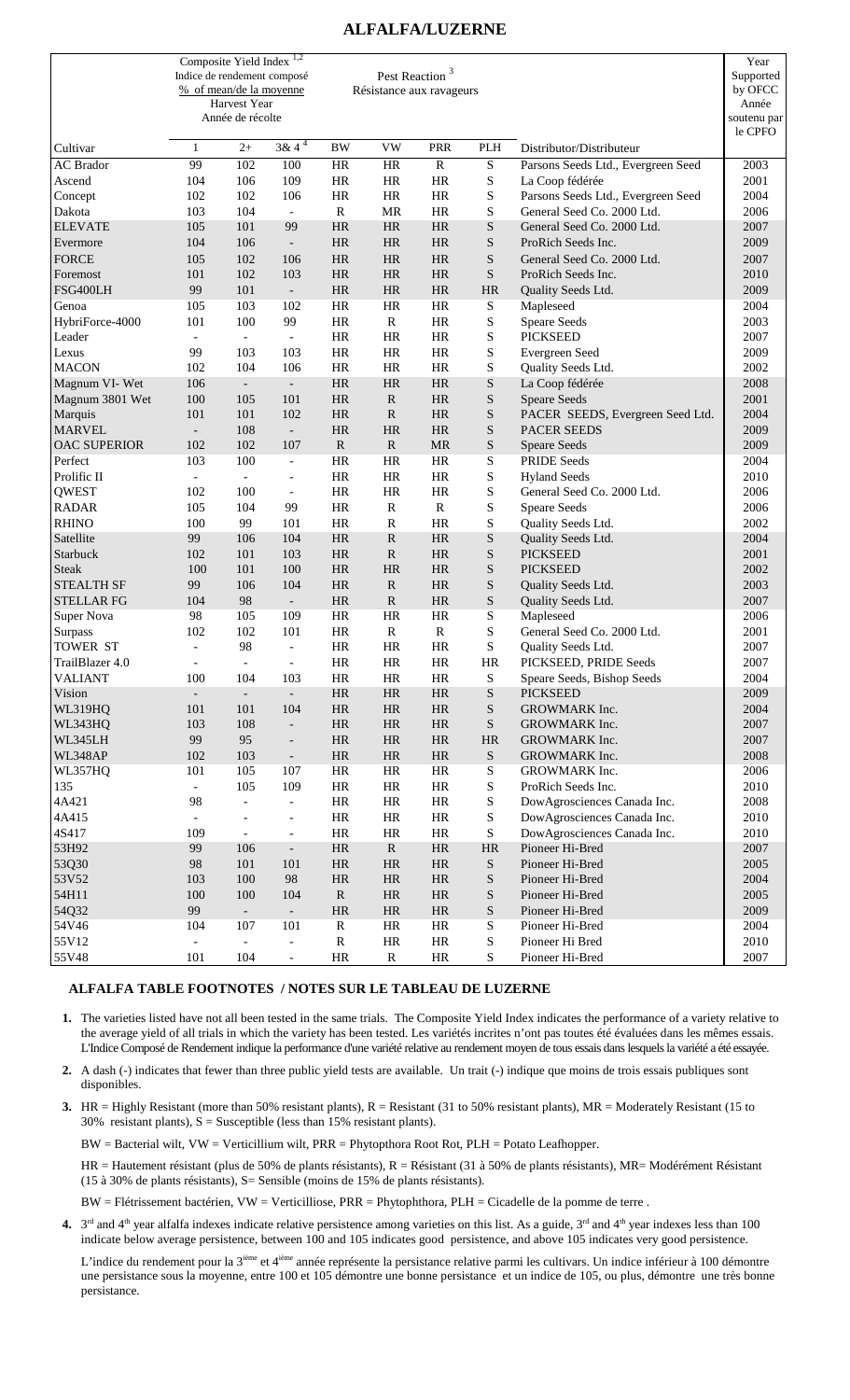## **BIRD'S-FOOT TREFOIL / LOTIER CORNICULÉ**

|                   |           | Yield/Rendement $% of/de Leo$ <sup>1</sup> |                   |                 |                         |
|-------------------|-----------|--------------------------------------------|-------------------|-----------------|-------------------------|
|                   |           | Timothy mixture/                           | First flower/     |                 |                         |
|                   |           | Mélange avec fléole                        | Date de floraison |                 |                         |
| Cultivar          | South/Sud | North/Nord                                 | Elora             | Regrowth/Regain | Distributor/Distibuteur |
| Bull              | 101       | 106                                        | 23/06             | Good/Bon        | <b>PICKSEED</b>         |
| Empire            | 98        | 103                                        | 01/07             | Medium/Moyen    | Cultivar public         |
| Exact             | 101       | 108                                        | 23/06             | Medium/Moyen    | <b>GROWMARK</b> Inc.    |
| Leo               | 100       | 100                                        | 23/06             | Medium/Moyen    | Cultivar public         |
| <b>OAC</b> Bright | 101       | 103                                        | 23/06             | Medium/Moyen    | <b>Bishop Seeds</b>     |
| Wellington        | 100       | 104                                        | 23/06             | Good/Bon        | Mapleseed               |

1. Average yield of Leo in Southern Ontario trials 8.6 t/ha; in Northern Ontario trials 7.7 t/ha. Le rendement moyen de Léo dans le sud de l'Ontario: 8,6 t/ha; dans le nord de l'Ontario: 7,7 t/ha.

## **DOUBLE-CUT RED CLOVER / TRÈFLE ROUGE À DEUX COUPES**

|                  | Yield/Rendement $(\%$ of/de Tempus) <sup>1</sup><br>North/Nord<br>South/Sud<br>Year/Année<br>Year/Année |      |     |      | First flower/<br>Date de floraison |                          |
|------------------|---------------------------------------------------------------------------------------------------------|------|-----|------|------------------------------------|--------------------------|
| Cultivar         |                                                                                                         | $2+$ |     | $2+$ | Elora                              | Distributor/Distributeur |
| <b>AC</b> Endure | 94                                                                                                      | 94   | 95  | 97   | 09/06                              | Parsons Seeds            |
| Belle            | 98                                                                                                      | 89   | 93  | 93   | 08/06                              | Mapleseed, PRIDE Seeds   |
| Tempus           | 100                                                                                                     | 100  | 100 | 100  | 10/06                              | <b>PICKSEED</b>          |
| Walter           | 96                                                                                                      | 89   | 95  | 102  | 07/06                              | Mapleseed                |

Average yield of Tempus in first year: Southern Ontario trials 9.6 t/ha; Northern Ontario 8.7 t/ha; in second year: Southern Ontario 10.1 t/ha; Northern Ontario 6.9 t/ha.

Pour la première année, le rendement moyen de Tempus est 9,6 t/ha dans le sud de l'Ontario et 8,7 t/ha dans le nord de l'Ontario. Pour la deuxième année, c'est 10,1 t/ha pour le sud de l'Ontario et 6,9 t/ha pour le nord de l'Ontario.

## **WHITE CLOVER / TRÈFLE BLANC**

|          |           | Yield/Rendement (% of/de Alice) <sup>1</sup> |                           |
|----------|-----------|----------------------------------------------|---------------------------|
|          |           | Orchardgrass mixture / Mélange avec dactyle  |                           |
| Cultivar | South/Sud | North/Nord                                   | Distributor/Distributeur  |
| Alice    | 100       | 100                                          | <b>Bishop Seeds</b>       |
| Osceola  | 101       | 97                                           | <b>Speare Seeds</b>       |
| WILL     | 105       | 107                                          | <b>Ouality Seeds Ltd.</b> |

1. Average yield of Alice, Southern Ontario 7.6 t/ha; in Northern Ontario trials 5.7 t/ha. Le rendement moyen d'Alice dans le sud de l'Ontario: 7,6 t/ha; dans le nord de l'Ontario: 5,7

**RYEGRASS/RAY-GRASS** Yield/Rendement Cultivar South/Sud North/Nord Distributor/Distributeur **Westerwold Annual Ryegrass/Ray-grass annuel (% of/de Barspectra) <sup>1</sup>** Barspectra (tetraploid,) 100 100 Bishop Seeds **Italian Ryegrass/Ray-grass Italien (% of/de Maris Ledger) <sup>1</sup>** Maris Ledger (tetraploid) 100 100 Several Distributors Max (tetraploid) and the 109 PICKSEED of the 109 PICKSEED **Perennial Ryegrass/Ray-grass vivace <sup>1</sup>**  $100$ Remington (tetraploid) Speare Seeds, ProRich Seeds Inc.

1. Average yield of Barspectra , Maris Ledger and Remington Southern Ontario trials 6.2 ,6.0 and 8.9 t/ha; in Northern Ontario trials 6.0 and 5.4 t/ha. Le rendement moyen de Barspectra , Maris Ledger et Remington dans le sud de l'Ontario; 6,2, 6,0 et 8,9 t/ha; dans le nord de l'Ontario; 6,0 et 5,4 t/ha.

A dash (-) indicates that fewer than three public yield tests are available. Un trait (-) indique que moins de trois essais publiques sont disponibles.

## **BROMEGRASS / BROME**

|              |                |           | Yield/Rendement                    | 1, 2                                 | Heading date/ |                 |                          |
|--------------|----------------|-----------|------------------------------------|--------------------------------------|---------------|-----------------|--------------------------|
|              |                |           | Hay management/<br>Gestion de foin | Frequent cutting/<br>Coupe fréquente |               | Date d'épiaison | Distributor/Distributeur |
| Cultivar     | <b>Species</b> | South/Sud | North/Nord                         | South/Sud                            | North/Nord    | Elora           |                          |
| <b>Bravo</b> | Smooth/Inerme  | 100       | 100                                | 105                                  | 105           | 23/05           | PICKSEED, Mapleseed      |
| Fleet        | Meadow/Prés    | 111       | 91                                 | 123                                  | 111           | 15/05           | SeCan                    |
| Paddock      | Meadow/Prés    | 99        | 97                                 | 124                                  | 109           | 15/05           | <b>PICKSEED</b>          |
| <b>PEAK</b>  | Smooth/Inerme  | 104       | 107                                | $\overline{\phantom{a}}$             | 105           | 24/05           | Quality Seeds Ltd.       |
| Radisson     | Smooth/Inerme  | 100       | 97                                 | 99                                   | 103           | 22/05           | <b>GROWMARK</b> Inc.     |
| Saratoga     | Smooth/Inerme  | 100       | 99                                 | 107                                  | 103           | 22/05           | <b>Public Cultivar</b>   |

1. Average yield of Bravo in hay management, southern Ontario trials 8.7.1t/ha; in northern Ontario trials 8.3 t/ha. Le rendement moyen de Bravo dans la gestion du foin dans le sud de l'Ontario: 8,7 t/ha; dans le nord de l'Ontario: 8,3 t/ha.

2. Average Yield of Baylor in frequent cutting in southern Ontario 8.5 t/ha; in northern Ontario trials 7.0 t/ha. Le rendement moyen de Baylor sous coupe fréquente dans le sud de l'Ontario: 8.5 t/ha; dans le nord de l'Ontario: 7,0 t/ha.

A dash (-) indicates that fewer than three public yield tests are available. Un trait (-) indique que moins de trois essais publiques sont disponibles.